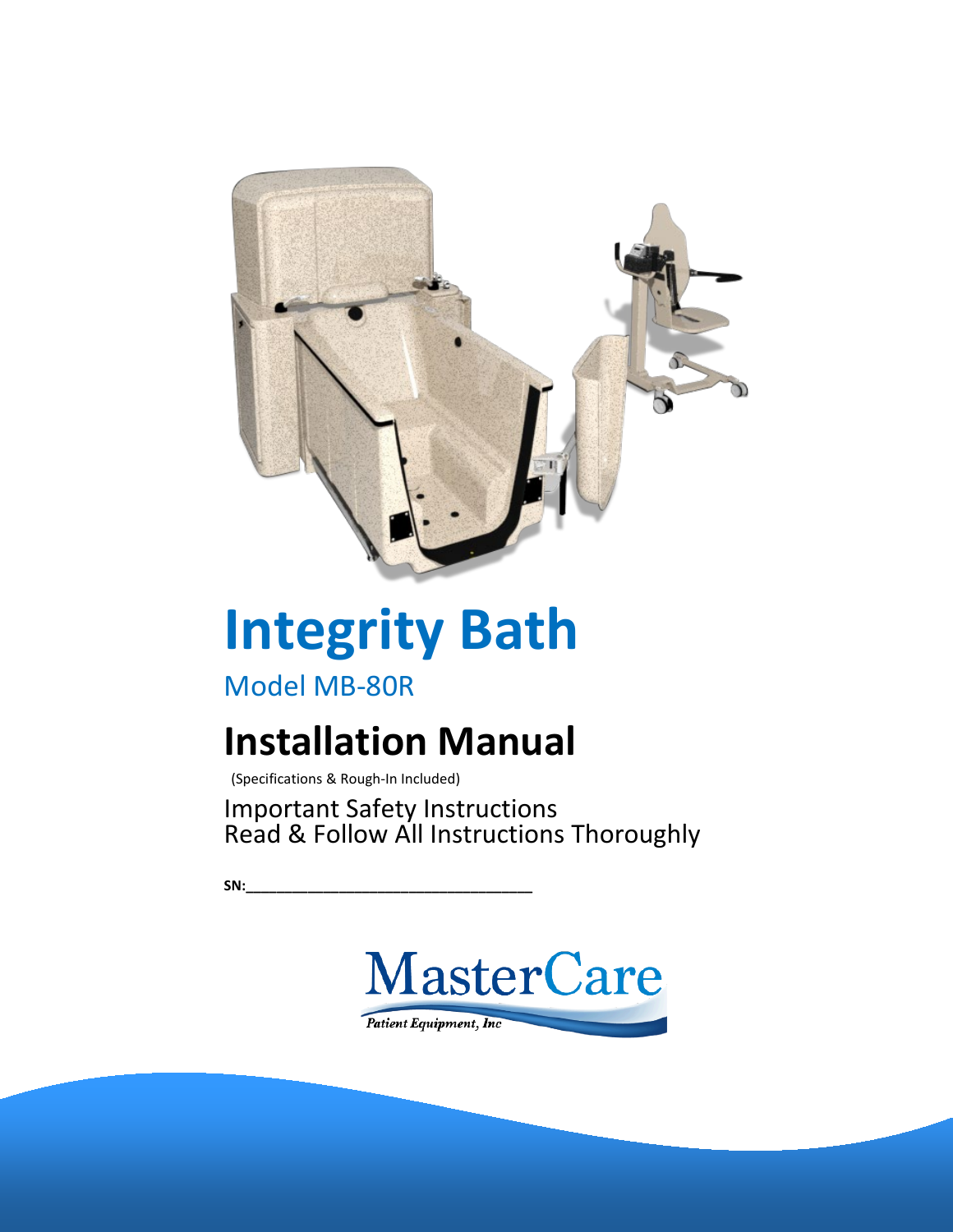## **Integrity Bath** – Model MB-80R

**ARCHITECTURAL SPECIFICATIONS & ROUGH-IN INFORMATION**



450 East 32nd Street - PO Box 1022 68026) Fremont NE 68025 800-798-5867 FAX: 402-563-9102 www.mastercarebath.com







07-06-18 Page 2 of 4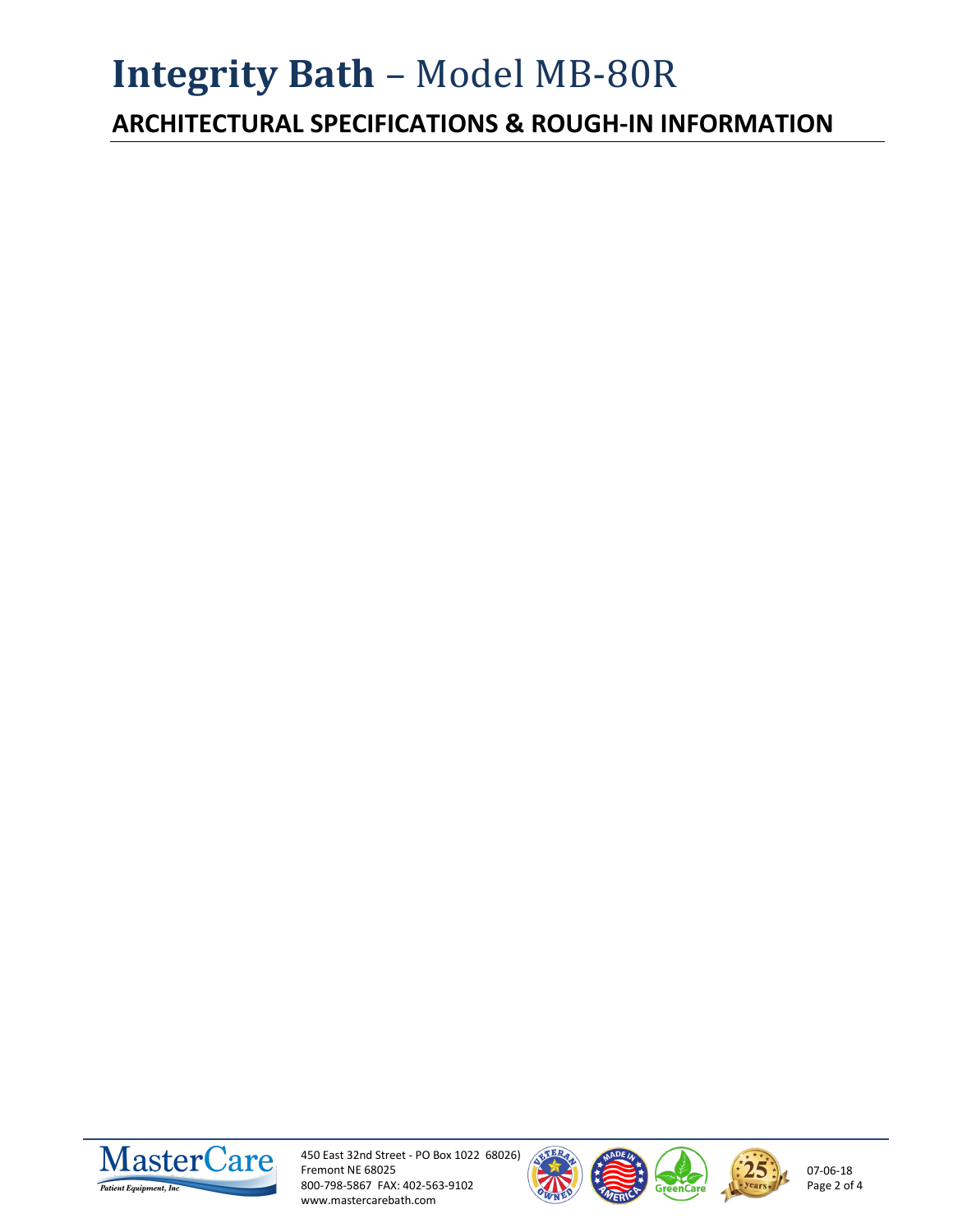## **Integrity Bath** – Model MB-80R

### **ARCHITECTURAL SPECIFICATIONS & ROUGH-IN INFORMATION**

*Note: Integrity Bath must be purchased or specified with the Integrity Transfer Chair. For more information please contact MasterCare.*

#### **Dimensions:**

| Width:                           | Standard (MB-80)            | $34^{1}/2$ "                                                                                                                                                                                                                                                                                           | Console (MB-80R)                                                                                                                                                  | $52^{1}/2"$ |  |
|----------------------------------|-----------------------------|--------------------------------------------------------------------------------------------------------------------------------------------------------------------------------------------------------------------------------------------------------------------------------------------------------|-------------------------------------------------------------------------------------------------------------------------------------------------------------------|-------------|--|
| Length:                          | Standard (MB-80)            | 70"                                                                                                                                                                                                                                                                                                    | Console (MB-80R)                                                                                                                                                  | 79"         |  |
|                                  | Tub Rim Height (All Models) | $36 \frac{1}{2}$ "                                                                                                                                                                                                                                                                                     |                                                                                                                                                                   |             |  |
| Console Height                   |                             |                                                                                                                                                                                                                                                                                                        | Console (MB-80R)                                                                                                                                                  | 68"         |  |
| Specifications:                  |                             |                                                                                                                                                                                                                                                                                                        |                                                                                                                                                                   |             |  |
| Back Flow Prevention: 1"         |                             | Air gap for tub fill, vacuum breakers for MB-80-R shower hoses. Watts N-9 double<br>checks for MB-80 shower hoses.                                                                                                                                                                                     |                                                                                                                                                                   |             |  |
|                                  |                             | contractor.                                                                                                                                                                                                                                                                                            | Note: The factory provided backflow prevention is the most widely accepted. Local<br>codes may require changes, which is the responsibility of the local plumbing |             |  |
| BathAire(SM) Outlets: Door Seal: |                             | 5 with 6 ports each for a total 30 warm air massage outlets. Seal certified by Warnock<br>Hersey to the ASME A112.19.15-2005 and ASTM D 2000 standards to insure long lasting<br>durability for bathtubs with pressure sealed doors. Highly resistant to oils, detergents<br>and all water conditions. |                                                                                                                                                                   |             |  |
| Electrical:                      |                             | UL/CSA approved 120V AC, 60 Hz, 15 Amp dead front GFCI (ground fault circuit<br>interrupter)                                                                                                                                                                                                           |                                                                                                                                                                   |             |  |
| <b>Installation Time:</b>        |                             | 1 1/2 hours                                                                                                                                                                                                                                                                                            |                                                                                                                                                                   |             |  |
| Inspection and Adjustments:      |                             | $\frac{1}{2}$ hour                                                                                                                                                                                                                                                                                     |                                                                                                                                                                   |             |  |
| Liquids Storage:                 |                             | Located behind lockable service access doors.                                                                                                                                                                                                                                                          |                                                                                                                                                                   |             |  |
| Motor Specs:                     |                             | BathAire(SM) Motor: 120 V., 11 Amps, 1.3 H.P. Variable speed with built-in 600 watt<br>heating element for maximum comfort and control.                                                                                                                                                                |                                                                                                                                                                   |             |  |
| Patent:                          |                             | US 6,766,543 B1.                                                                                                                                                                                                                                                                                       |                                                                                                                                                                   |             |  |
| Room Size:                       |                             | <b>Standard Model</b>                                                                                                                                                                                                                                                                                  | $6'$ wide x $9'4''$ long;                                                                                                                                         |             |  |
|                                  |                             | Console model                                                                                                                                                                                                                                                                                          | $6'$ wide x $10'$ long.                                                                                                                                           |             |  |
|                                  |                             |                                                                                                                                                                                                                                                                                                        | Can fit in smaller room; call MasterCare with dimensions.                                                                                                         |             |  |
| Service Access:                  |                             | Controlled access through lockable service doors.                                                                                                                                                                                                                                                      |                                                                                                                                                                   |             |  |
| <b>Electrical Standards:</b>     |                             | CAN/CSA C22.2 No. 218.2-93 (R2004) Hydromassage Bathtub Appliances.                                                                                                                                                                                                                                    |                                                                                                                                                                   |             |  |
|                                  |                             | 2006.                                                                                                                                                                                                                                                                                                  | UL 1795 Hydromassage Bathtubs, Third Edition, Including revisions through to Sept. 22,                                                                            |             |  |
| <b>Plumbing Standards:</b>       |                             | Warnock Hersey, CSA B45.5 (2008); ASME A112.19.15 (2005); CSA B45S1 (2004); ANSI<br>Z124.1.2 (2005)                                                                                                                                                                                                    |                                                                                                                                                                   |             |  |



450 East 32nd Street - PO Box 1022 68026) Fremont NE 68025 800-798-5867 FAX: 402-563-9102 www.mastercarebath.com





07-06-18 Page 3 of 4